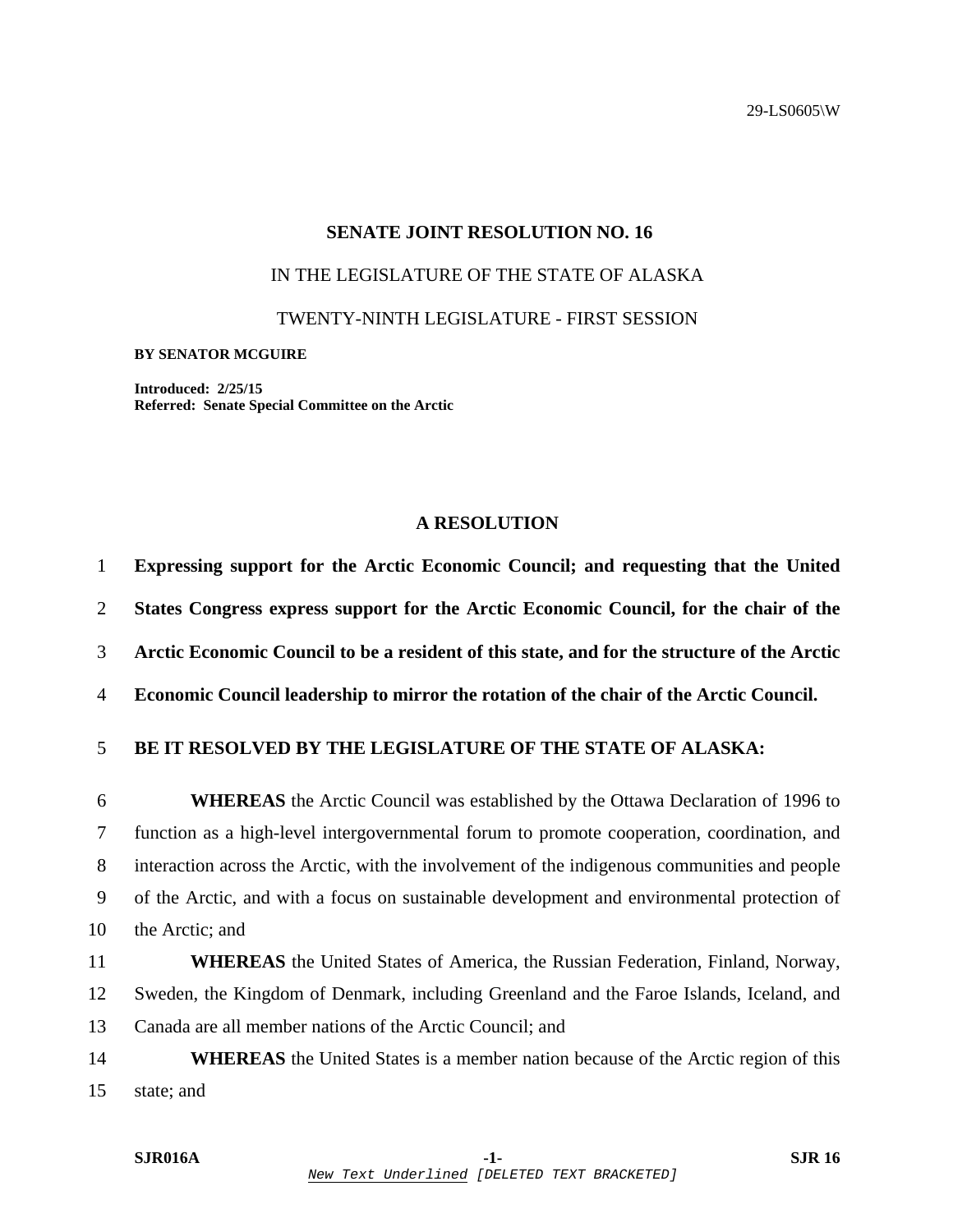| $\mathbf{1}$   | <b>WHEREAS</b> the Permanent Participant organizations of the Arctic Council include the     |
|----------------|----------------------------------------------------------------------------------------------|
| 2              | Inuit Circumpolar Council, the Aleut International Association, the Gwich'in Council         |
| 3              | International, the Arctic Athabaskan Council, the Saami Council, and the Russian Association |
| $\overline{4}$ | of Indigenous Peoples of the North; and                                                      |
| 5              | <b>WHEREAS</b> the indigenous people of the state are represented in four of the six         |
| 6              | Permanent Participant organizations; and                                                     |
| 7              | <b>WHEREAS</b> , in 2013, Canada assumed the chair of the Arctic Council; and                |
| 8              | <b>WHEREAS</b> , on August 23, 2012, Steven Harper, Prime Minister of Canada,                |
| 9              | appointed Minister Leona Aglukkaq as the Chair of the Arctic Council during the              |
| 10             | chairmanship of Canada; and                                                                  |
| 11             | <b>WHEREAS</b> Minister Aglukkaq is an Inuk from Iqaluit, Nunavut, Canada; and               |
| 12             | <b>WHEREAS</b> Minister Aglukkaq is the first indigenous person to serve as chair of the     |
| 13             | Arctic Council; and                                                                          |
| 14             | <b>WHEREAS</b> Minister Aglukkaq recognizes that environmental stewardship must be           |
| 15             | balanced with responsible development of natural and human resources; and                    |
| 16             | <b>WHEREAS</b> , as a result of this understanding, Minister Aglukkaq took a leadership      |
| 17             | position in creating the Arctic Economic Council; and                                        |
| 18             | <b>WHEREAS</b> the Arctic Economic Council is charged with fostering business                |
| 19             | development in the Arctic, engaging in deeper circumpolar cooperation, and providing a       |
| 20             | business perspective to the work of the Arctic Council; and                                  |
| 21             | <b>WHEREAS</b> the Arctic Economic Council has the same members as the Arctic                |
| 22             | Council; and                                                                                 |
| 23             | <b>WHEREAS</b> the Arctic Economic Council held its inaugural organization meeting in        |
| 24             | Iqaluit, Nunavut, Canada, on September 2 - 3, 2014; and                                      |
| 25             | <b>WHEREAS</b> representatives from member countries of the United States of America,        |
| 26             | the Russian Federation, Finland, Norway, Sweden, the Kingdom of Denmark, Iceland, and        |
| 27             | Canada attended the inaugural meeting in Iqaluit; and                                        |
| 28             | WHEREAS representatives from the Inuit Circumpolar Conference, Arctic                        |
| 29             | Athabaskan Council, Gwich'in Council International, the Saami Council, and the Russian       |
| 30             | Association of Indigenous Peoples of the North represented the Permanent Participants at the |
| 31             | inaugural meeting in Iqaluit; and                                                            |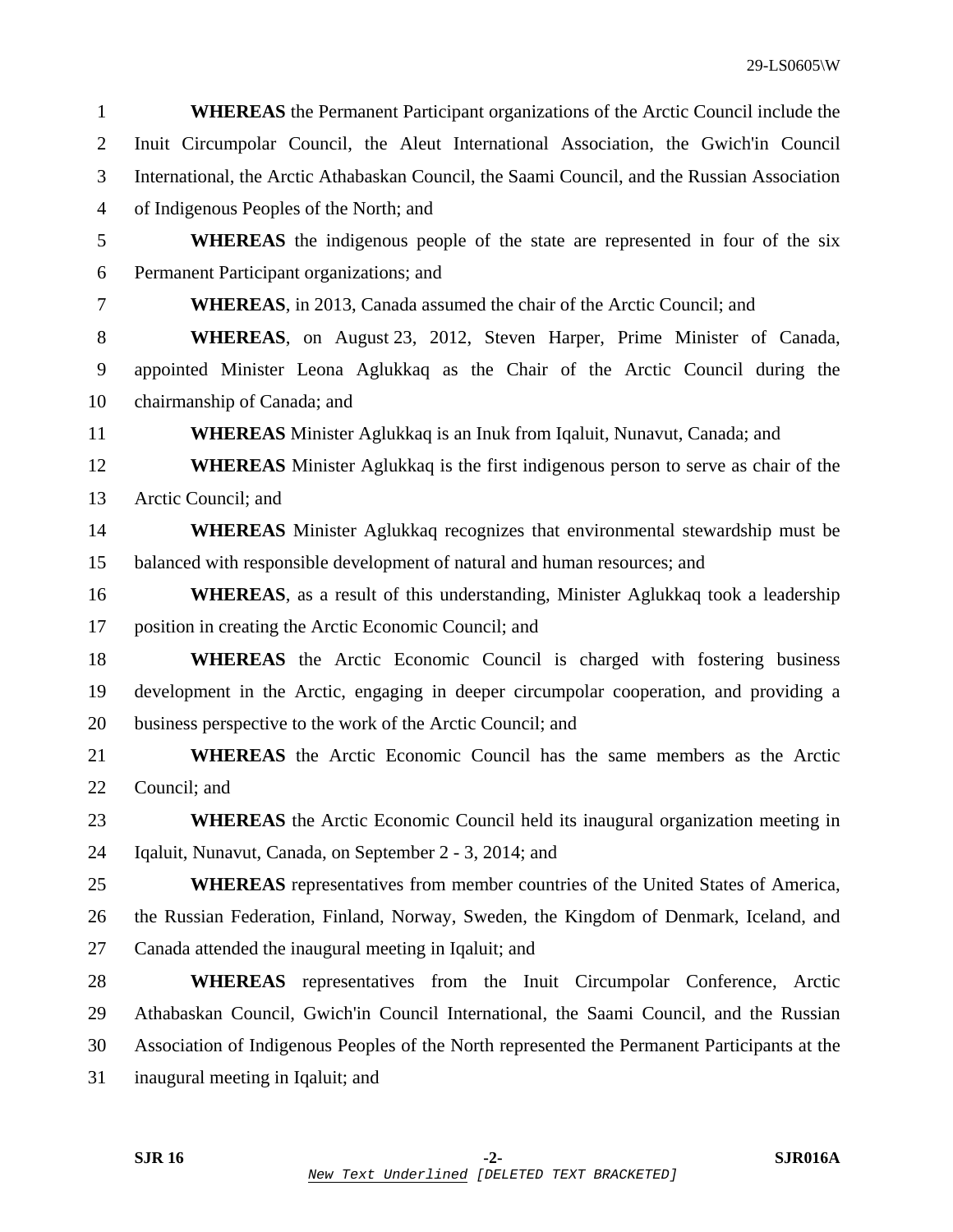- 1 **WHEREAS** Alaskans Drue Pearce, Gail Schubert, Lori Davey, and Bruce Harland 2 represented the United States at the inaugural meeting in Iqaluit; and
- 3 **WHEREAS** indigenous resident Tara Sweeny represented the Inuit Circumpolar 4 Council as a Permanent Participant at the inaugural meeting in Iqaluit and was elected as the 5 United States representative on the executive committee of the Arctic Economic Council; and
- 6 **WHEREAS** the federal government had no official presence at the inaugural meeting 7 in Iqaluit; and
- 8 **WHEREAS** the United States Arctic Economic Council delegation, consisting of 9 three state business representatives and resident Permanent Participants, is working to secure 10 the rotation of the Chair of the Arctic Economic Council to mirror the rotation of the Chair of 11 the Arctic Council; and
- 12 **WHEREAS**, if the United States Arctic Economic Council delegation is successful in 13 its efforts, an Alaskan will be the incoming Chair of the Arctic Economic Council in 14 April 2015; and
- 15 **WHEREAS**, as residents of an Arctic state, Alaskans realize the importance of 16 balancing responsible economic development of natural and human resources and 17 environmental stewardship; and
- 18 **WHEREAS** the Alaska State Legislature recognizes that Alaskans need both 19 responsible economic development and environmental stewardship to continue to thrive, 20 especially in the Arctic; and
- 21 **WHEREAS** Arctic indigenous people, including indigenous residents of the state, 22 rely on the land and the sea to sustain traditional lifestyles; and
- 23 **WHEREAS** residents of the state, including indigenous residents of the state, rely on 24 revenue from responsible economic development to maintain schools, roads, communities, 25 and essential public service infrastructure; and
- 26 **WHEREAS** Arctic indigenous people, including indigenous residents of the state, 27 have a wealth of traditional knowledge that could be incorporated into the policies that affect 28 the Arctic; and
- 29 **WHEREAS** the Alaska State Legislature recognizes the importance of the Arctic 30 Economic Council in providing a forum for residents of the state to give input on policies and 31 guiding principles regarding economic development in the Arctic; and